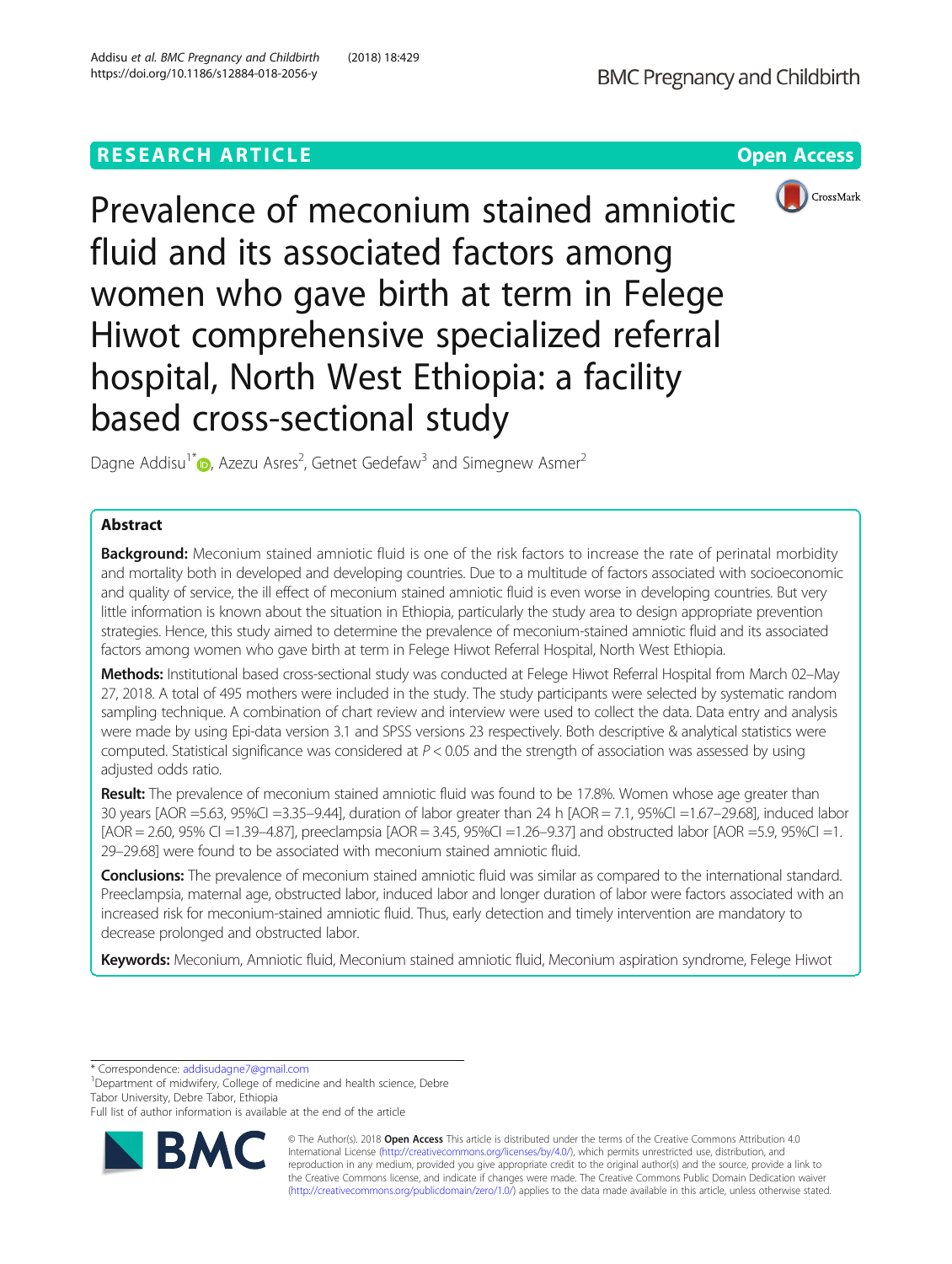## Background information

The occurrence of meconium-stained amniotic fluid (MSAF) during labor has been long considered the predictor of adverse fetal outcomes such as meconium aspiration syndrome and perinatal asphyxia, which leads to perinatal and neonatal morbidity and mortality [[1](#page-6-0), [2\]](#page-6-0).

Meconium is a germ-free, thick, black-green, odorless material which is first recognized in the fetal intestine around 12 weeks of gestation and stores in the fetal colon throughout gestation [\[3](#page-6-0), [4](#page-6-0)].

Passage of meconium in the newborn infants is a developmentally programmed incident; normally occurring within the first 24 to 48 h after birth. However, the fetus may pass meconium in the amniotic fluid during pregnancy due to different reasons. Meconium-stained amniotic fluid is uncommon before 37 weeks of gestation and the occurrence of a meconium-stained amniotic fluid increases with increasing gestational age  $[1, 5]$  $[1, 5]$  $[1, 5]$  $[1, 5]$ .

Meconium stained liquor (MSL) is the passage of meconium by a fetus in utero during the antenatal period or in labour. According to Royal College of Obstetricians and Gynecologists (RCOG) intrapartum care guideline, meconium stained amniotic fluid is classified as significant MSL and non-significant MSL. Non- significant MSL is defined as a thin yellow or greenish tinged fluid; containing non-particulate meconium whereas significant MSL is explained as dark green or black amniotic fluid that is thick and tenacious and consists lumps of meconium [\[6](#page-6-0)].

Meconium stained amniotic fluid contains masses of debris, desquamated cells from the intestine and skin, gastrointestinal mucin, lanugo hair, fatty material from the vernix caseosa and intestinal secretions [\[4](#page-6-0)].

The exact etiology of meconium stained amniotic fluid is not clear. However, previous studies suggested that obstetric factors such as (prolonged labour, post-term pregnancy, low-birth weight babies, oligohydramnios, intrauterine growth retardation and hypertensive disorders of pregnancy),medical factors (cholestasis of pregnancy and anemia) and socio-demographic and behavioral risk factors (higher maternal age, maternal drug abuse especially tobacco and cocaine use) are the major contributory factors for the passage of meconium into the amniotic fluid [\[7,](#page-6-0) [8\]](#page-6-0).

Evidence showed that the incidence of meconium stained liquor is increasing as the gestational age increases. From 7 to 22% of term pregnancy were complicated by meconium stained liquor worldwide [\[9,](#page-6-0) [10](#page-6-0)].

Meconium-stained amniotic fluid has adverse long and short-term fetal outcomes; especially it increased rates of neonatal resuscitation, respiratory distress, lower Apgar score, neonatal nursery admissions, meconium aspiration syndrome, neonatal sepsis and pulmonary disease [\[2](#page-6-0), [11](#page-6-0), [12\]](#page-6-0).

Meconium aspiration syndrome occurs all over the world about 5–10.5% of neonates with MSAF; which accounts around 12% of neonatal mortality (as much as 40% case fatality rate for the neonate and around 2% of perinatal mortality). Furthermore, the rates of severe mental retardation and cerebral palsy are significantly greater among infants born with MSAF [[13,](#page-6-0) [14\]](#page-6-0).

Meconium stained amniotic fluid significantly increase the rate of maternal complications such as meconiumladen amniotic fluid embolism, intrapartum chorioamnionitis, Puerperal endometiritis, wound infection, increased risk of operative delivery and its complication [\[12,](#page-6-0) [15\]](#page-6-0).

The perinatal morbidity and mortality related to MSAF can be decreased if major risk factors are recognized early and closely monitoring of the labor and careful decisions are made about the timing and mode of delivery [\[7\]](#page-6-0).

Even though the magnitude and associated factors of meconium stained amniotic fluid were well studied in the developed countries, there is a paucity of locally generated evidence on the magnitude and associated factors of MSAF to design appropriate prevention strategies in the study area. Therefore, this study was aimed to determine the prevalence of meconium stained amniotic fluid and its associated factors among women who gave birth at term in Felege Hiwot comprehensive Specialized Referral Hospital.

## **Methods**

## Study settings and design

Hospital based cross-sectional study was conducted at felege Hiwot Comprehensive Specialized Referral Hospital Obstetrics and Gynecology department, Obstetrics ward from March 02–May 27, 2018 GC. This hospital is the only specialized hospital in Bahir Dar town and located in the Amhara region, Bahir Dar special zone, Bahir Dar City. It is located approximately 565 kms North West of Addis Ababa.

Felege Hiwot Comprehensive Specialized Referral Hospital is one of the top ten governmental hospitals in Ethiopia. This Hospital is having around 400 beds & 9 operating tables, serving over 7 million people within its catchment area. The labor ward gives services to around 612 deliveries per month. The Department of Obstetrics and Gynecology has a labor ward with seven beds in first stage room, two delivery couches in the second stage room, four beds in the recovery unit and sixty nine beds in the maternity ward along with two operating rooms. The ward is staffed with five obstetrics and gynecology specialists, thirty three midwives, seventeen clinical nurses, thirty five residents of different years (levels) of study and a varying number of interns.

#### Characteristics of participants

All women who gave birth at term in Felege Hiwot Referral hospital were the source population. This study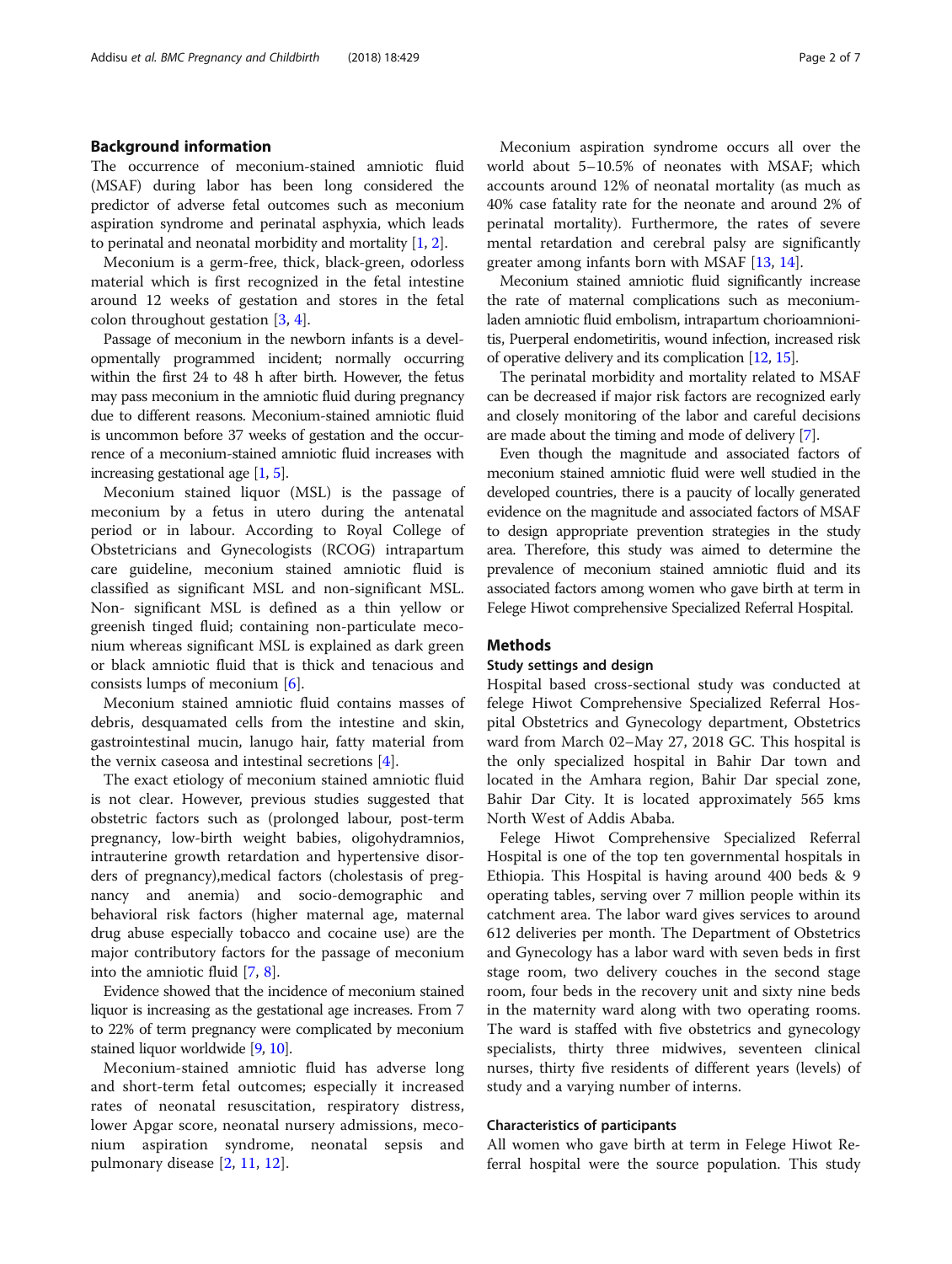included all women who gave birth at term throughout the day and night during the data collection period. Those mothers who presented with breech presentation and intrauterine fetal death before the onset of labor were excluded from the study.

### Sample size determination

The sample size was determined by taking predictors for MSAF from previous studies and by using Epi info software version 7.2.0.1. After enrolling different significant factors in the previous studies, cord problem was one of the factors which had a maximum number for our sample size  $[16, 17]$  $[16, 17]$  $[16, 17]$ . Based on the previous finding, percent of outcome (MSAF) in women with cord problem (exposed group) were 25% and percent of outcome (MSAF) in women without cord problem (unexposed group) were 14.1% [\[16\]](#page-6-0). Based on the assumptions of one to one ratio of exposed to unexposed and 95% confidence interval of certainty to have a power of 80%, the sample size was 450. After 10% of non-response rate were added, the final sample size for this study was 495.

### Sampling and sampling procedure

Systematic random sampling was applied to identify study participants from postnatal and maternity ward. To get study participants, first the average numbers of women who delivered during the data collection period was estimated based on the previous delivery, which was obtained by referring a two-month delivery registration book/ record prior to data collection. Totally 1236 women were delivered in two months; on average 618 women were delivered per month. The data were collected within two-month duration. So as to find the sampling fraction, the total number of women who were delivered in two months (1236) was divided by the total number of sample size (495) and it was approximately 3. The first woman was selected by lottery method then every 3rd woman who gave birth was recruited for the study.

Meconium stained amniotic fluid was defined as the presence of meconium in the amniotic fluid which changes the color of the liquor from clear to various shades of green, yellow or brownish color depending on the degree of meconium stained liquor.

## Data collection tools and procedures

Data were collected using a combination of interview and chart review by three BSc midwives who were trained for this purpose. Structured interviewer-administered data collection formats were adopted and modified from different kinds of literature. Questionnaires which guided chart review and interview were structured into four logical sections (socio -demographic characteristics, obstetric related factors; medical history and Behavioral related factors). Data on patient specific socio- demographic, obstetric, medical and behavioral information were collected through interview of the mother and by reviewing her medical records.

# Socio-demographic, obstetric, medical and behavioral variables

Socio-demographic, obstetric, medical and other factors were examined as a potential predictor in this analysis. Socio-demographic factors include age, ethnicity, residency, religion, educational status, marital status and occupation. Obstetric related factors include parity, Rh status, the onset of labor, late-term pregnancy, premature rupture of membrane, prolonged premature rupture of membrane, preeclampsia, oligohydramnios, IUGR, antepartum hemorrhage, cord problem, chorioamnionitis, duration of labor, mode of delivery, antenatal care follow up. Medically related factors include diabetes mellitus, gestational diabetes mellitus, anemia, hypothyroidism, hepatitis virus, chronic hypertension, asthma, jaundice, and cardiac disease. Behavioral factors include Cigarette smoking, Cocaine use, marijuana addict and chat chewing.

### Data management and analysis

Data were entered into EPI data version 3.1 then exported to SPSS version 23 for analysis. Descriptive statistics like frequencies and cross tabulations were performed. Multiple logistic regressions were fitted for MSAF and odds ratio (OR) with their 95% confidence interval (95% CI) were calculated to identify associated factors of meconium stained amniotic fluid.

Variables with  $p$ -values  $\leq 0.2$  in bivariate analysis remained in the model as potential confounders for the next level analysis. The Hosmer -Lemeshow goodness-of-fit statistic was used to check if the necessary assumptions for multiple logistic regressions were fulfilled and the model had a  $p$ -value > 0.05 which proved the model was good.

## Results

#### Socio-demographic characteristics

A total of four hundred ninety five women were enrolled in the study with a response rate of 100%. The mean age of the study participants was 28.05 years with standard deviation (SD) of ±5.1 years. Nearly two third, 344 (69.5%) of mothers were in the age group of > 30 years and 403 (81.4%) of them were from urban areas (Table [1\)](#page-3-0).

## Obstetrics related characteristics

The mean gestational age and duration of labor were 38.95 weeks and 11.45 h with SD of  $\pm$ 1.276 weeks and  $\pm$ 5.7 h respectively. Half of, 251 (50.7%) mothers were Para I and 421 (85.1%) had spontaneous onset of labor. The majority (96.4%) mothers had a vertex presentation and the rest were face, brow and cord presentation with 2.63%, 0.61%, and 0.4% respectively. 22 (4.4%) of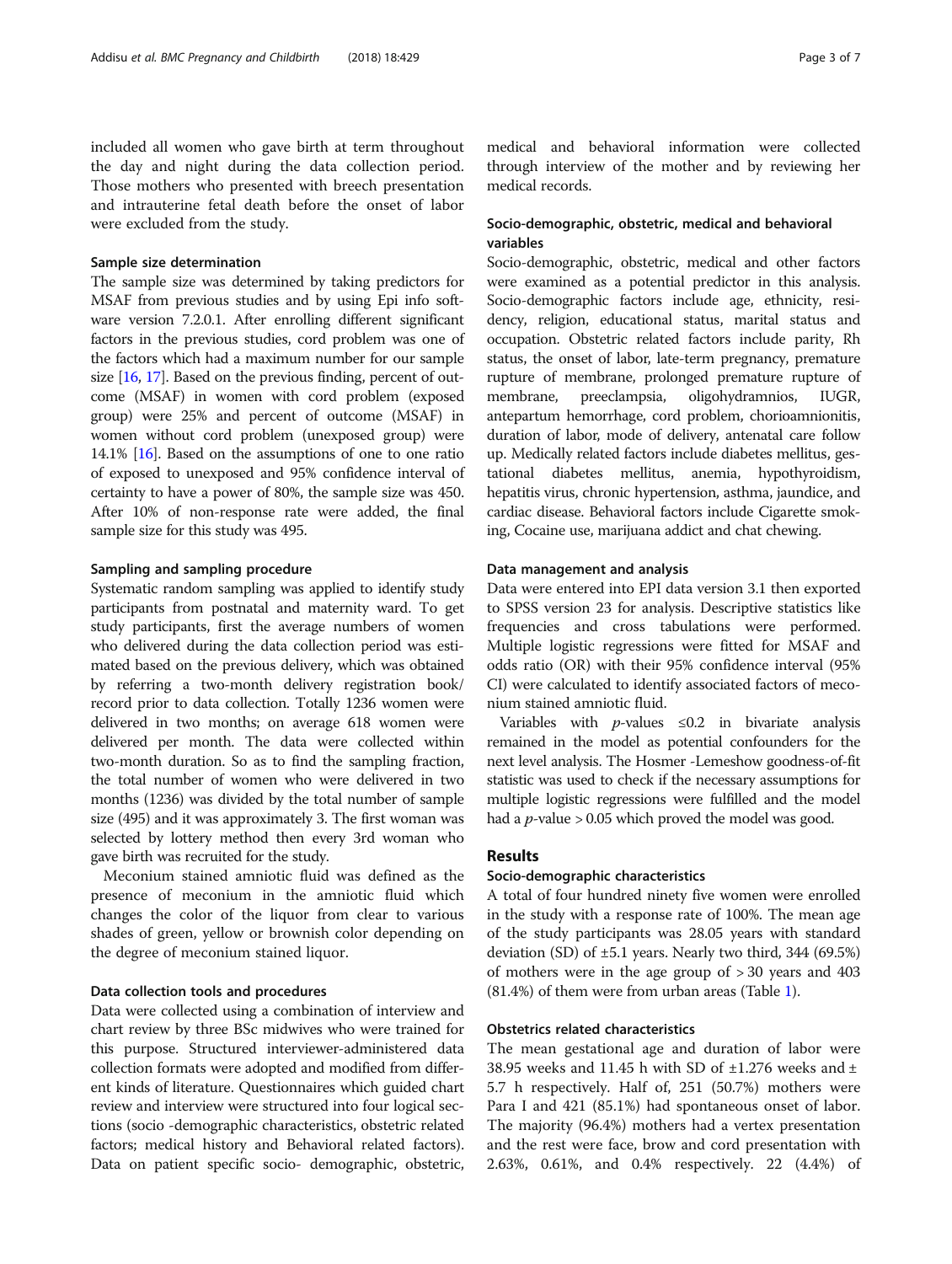<span id="page-3-0"></span>**Table 1** Socio-demographic characteristics of women who gave birth at term in Felege Hiwot Comprehensive Specialized Referral Hospital ( $n = 495$ )

| Characteristics                        | Frequency | Percent (%)    |  |
|----------------------------------------|-----------|----------------|--|
| Age                                    |           |                |  |
| $\leq$ 30 years                        | 344       | 69.5           |  |
| $> 30$ years                           | 151       | 30.5           |  |
| Residence                              |           |                |  |
| Urban                                  | 403       | 81.4           |  |
| Rural                                  | 92        | 18.6           |  |
| Ethnic group                           |           |                |  |
| Amhara                                 | 473       | 95.6           |  |
| Others                                 | 22        | 4.4            |  |
| Religion                               |           |                |  |
| Orthodox                               | 458       | 92.5           |  |
| Muslim                                 | 27        | 5.5            |  |
| Protestant                             | 10        | $\overline{2}$ |  |
| Marital status                         |           |                |  |
| Married/union                          | 467       | 94.3           |  |
| Others (Unmarried, single &divorced)   | 28        | 5.7            |  |
| <b>Educational status</b>              |           |                |  |
| Non-formal education                   | 175       | 35.4           |  |
| Primary education                      | 73        | 14.7           |  |
| Secondary education                    | 51        | 10.3           |  |
| Tertiary education                     | 196       | 39.6           |  |
| Occupation                             |           |                |  |
| Merchant                               | 119       | 24             |  |
| Governmental/private employee          | 100       | 20.2           |  |
| House wife                             | 249       | 50.3           |  |
| Others(student, farmer, daily laborer) | 27        | 5.5            |  |

mothers had preeclampsia and 9 (1.8%) mothers had obstructed labor (Table 2).

## Medical and behavioral related characteristics

Concerning medical conditions of mothers, seven (1.4%) mothers had anemia, eight (1.6%) had gestational diabetes mellitus (GDM), four (0.8) had asthma and five (1%) of mothers had Hepatitis B virus. Almost all mothers, four hundred ninety five (100%) didn't use Cocaine, chat, Cigarette smoking and marijuana addict.

## Prevalence of meconium stained amniotic fluid

The prevalence of meconium stained amniotic fluid was found to be 88 (17.8%) with [95% CI = 14.3–21.2]. Out of 88 cases delivered with MSAF, 35 (39.77%) were grade 3 MSAF, 42 (47.73%) were grade 2 MSAF and 11 (12.5%) were grade 1 MSAF.

| Characteristics              | Frequency | Percent (%)    |
|------------------------------|-----------|----------------|
| Parity                       |           |                |
| Primipara                    | 251       | 50.7           |
| Multipara                    | 184       | 37.2           |
| grand multipara              | 60        | 12.1           |
| ANC follow up                |           |                |
| Yes                          | 469       | 94.7           |
| No                           | 26        | 5.3            |
| Gestational age              |           |                |
| 37-40 weeks (term)           | 426       | 86.1           |
| 41 weeks (late term)         | 69        | 13.9           |
| Rh status                    |           |                |
| Positive                     | 430       | 86.9           |
| Negative                     | 65        | 13.1           |
| <b>APH</b>                   |           |                |
| Yes                          | 20        | $\overline{4}$ |
| No                           | 475       | 96             |
| Obstructed labor             |           |                |
| Yes                          | 11        | 2.2            |
| No                           | 484       | 97.8           |
| <b>IUGR</b>                  |           |                |
| Yes                          | 19        | 3.8            |
| No                           | 476       | 96.2           |
| Preeclampsia                 |           |                |
| Yes                          | 22        | 4.4            |
| No                           | 473       | 95.6           |
| Oligohydramnios              |           |                |
| Yes                          | 11        | 2.2            |
| No                           | 484       | 97.8           |
| Onset of labor               |           |                |
| Spontaneous                  | 421       | 85.1           |
| Induced                      | 74        | 14.9           |
| Duration of labor            |           |                |
| $\leq$ 24 h                  | 485       | 98             |
| $>24$ h                      | 10        | 2              |
| Mode of delivery             |           |                |
| Spontaneous vaginal delivery | 363       | 73.3           |
| Cesarean section             | 120       | 24.2           |
| Instrumental delivery        | 12        | 2.4            |
| <b>PROM</b>                  |           |                |
| Yes                          | 63        | 12.7           |
| No                           | 432       | 87.3           |

Table 2 Obstetric characteristics of women who gave birth at term in Felege Hiwot Comprehensive Specialized Referral Hospital ( $n = 495$ )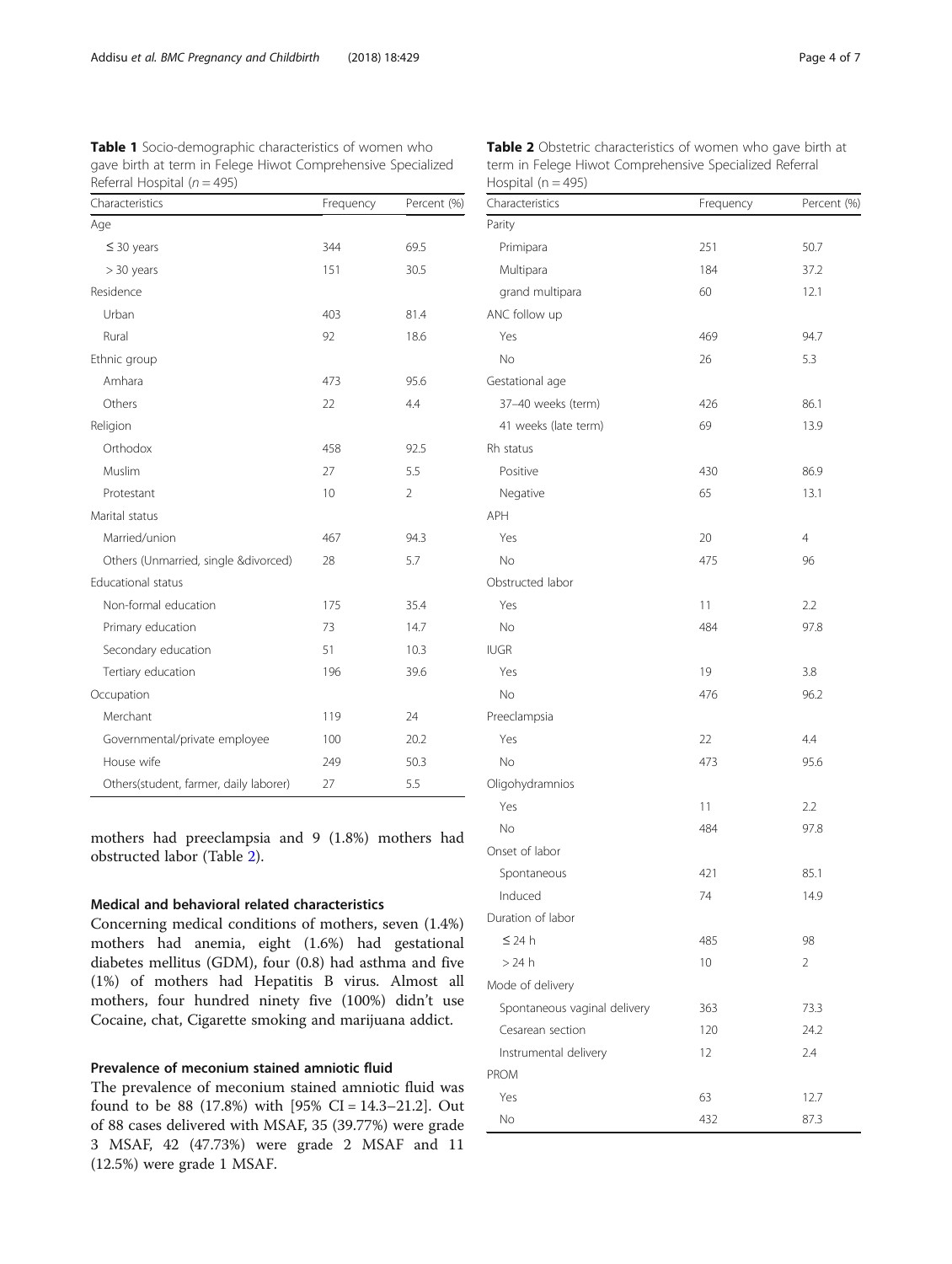Factors associated with meconium stained amniotic fluid The association between socio-demographic, obstetrical, medical conditions of women, and MSAF were assessed. In the bivariate analysis; maternal age, marital status, Rh status, duration of labor, gestational age, the onset of labor, IUGR, preeclampsia and obstructed labor became significant at 0.2 level of significance. However, maternal age, the onset of labor, preeclampsia, duration of labor and obstructed labor were remained significantly and independently associated with MSAF in the multivariable analysis.

Mothers whose age greater than 30 years were 5.6 times more likely to develop meconium stained amniotic fluid during labor than those less than 30 years  $[AOR = 5.6,$  $95\%$ C1 = 3.35–9.44].

Those women with duration of labor > 24 h had about 7.1 times higher odds of developing MSAF than those having less than 24 h [AOR =7.1, 95%Cl =1.67–29.68].

Women who had induced labor were 2.6 times more likely to develop MSAF as compared to the spontaneous onset of labor [AOR = 2.6, 95% CI =1.39–4.87].

Mothers who had preeclampsia were 3.4 times more likely to develop MSAF during labor as compared to those who didn't have  $[AOR = 3.4, 95\%CI = 1.26 - 9.37]$ .

The chance of developing MSAF in obstructed labor was 5.9 times more likely than those without obstructed labor [AOR = 5.9, 95%CI =1.29–29.68] (Table 3).

## **Discussion**

The prevalence of meconium stained amniotic fluid was 17.8% with  $[95\% \text{ CI} = 14.3-21.2]$ . This finding was in line with the finding from Jimma University specialized hospital (15.4%) [[15](#page-6-0)]. This might be due to the similarity in socio-demography, health institution and quality of service they provided.

This finding was also in line with the finding from the Nigerian University Teaching Hospital (20.4%) [\[18](#page-6-0)]. This might be due to the similarity in accessibility and quality of services.

However, this finding was higher than the study finding in Southeastern Brazil (11.9%) [[19](#page-6-0)] and Israel (10.9%) [\[20](#page-6-0)]. This discrepancy might be due to the difference between the accessibility and the quality of services in study settings. In addition to this, this study was done in a tertiary referral hospital which covers a wide catchment area and most of the patients referred to this hospital were already complicated and might have predisposing factors for MSAF.

On the other hand, this finding was lower than the study findings in IPGMER Hospital, India (30.6%) [\[21](#page-6-0)]. The difference could be attributed to the time gap between the studies. An additional explanation could be due to the emphasis is given by the Ethiopian government on maternal and child health services in the last years to improving maternal health services program. In addition to this, low behavioral risk factors for MSAF

Table 3 Bivariate and multivariable association of meconium stained amniotic fluid and independent factors among women who gave birth at term in Felege Hiwot Comprehensive Specialized Referral Hospital

| Variables         | <b>MSAF</b> |             | COR(95% CI)         | AOR(95% CI)                        |
|-------------------|-------------|-------------|---------------------|------------------------------------|
|                   | Yes         | No          |                     |                                    |
| Age               |             |             |                     |                                    |
| $\leq$ 30 years   | 34 (9.9%)   | 310 (90.1%) | 1                   | 1                                  |
| > 30 years        | 54 (35.8%)  | 97 (64.2%)  | $5.0(3.12 - 8.25)$  | 5.6 (3.35<br>$-9.44$ <sup>*</sup>  |
| Marital status    |             |             |                     |                                    |
| Married           | 79 (16.9%)  | 388 (83.1%) | 1                   | 1                                  |
| Others            | $9(32.1\%)$ | 19 (68.9%)  | $2.3(1.015 - 5.33)$ | 2.4 (0.96<br>$-6.18$               |
| Rh status         |             |             |                     |                                    |
| Positive          | 72 (16.7%)  | 358 (83.3%) | 1                   | 1                                  |
| Negative          | 16 (24.6%)  | 49 (75.4%)  | $1.6(0.87 - 3.01)$  | 1.5(0.73)<br>$-3.07$ )             |
| Onset of labor    |             |             |                     |                                    |
| Spontaneous       | 64 (15.2%)  | 357 (84.8%) | 1                   | 1                                  |
| Induced           | 24 (32.4%)  | 50 (67.6%)  | $2.6(1.53 - 4.66)$  | 2.6 (1.39)<br>$-4.87$ <sup>*</sup> |
| Duration of labor |             |             |                     |                                    |
| $\leq$ 24 h       | 83 (17.1%)  | 402 (82.9%) | 1                   | 1                                  |
| > 24 h            | 5 (50%)     | 5 (50%)     | 4.8 (1.37-17.10)    | 7.1 (1.67<br>$-29.68$ <sup>*</sup> |
| <b>IUGR</b>       |             |             |                     |                                    |
| Yes               | 7 (36.8%)   | 12 (63.2%)  | $2.8(1.087 - 7.44)$ | 2.4 (0.775<br>$-7.70$              |
| No                | 81 (17.0%)  | 395 (83.0%) | 1                   | 1                                  |
| Gestational age   |             |             |                     |                                    |
| 37-40wks          | 71 (16.7%)  | 355 (83.3%) | 1                   | 1                                  |
| 41wks             | 17 (24.6%)  | 52 (75.4%)  | 1.6 (0.894-2.99)    | 1.7 (0.896<br>$-3.46$              |
| Preeclampsia      |             |             |                     |                                    |
| Yes               | $9(40.9\%)$ | 13 (59.1%)  | $3.4(1.43 - 8.35)$  | 3.4 (1.26)<br>$-9.37$ <sup>*</sup> |
| No                | 79 (16.7%)  | 394 (83.3%) | 1                   | 1                                  |
| Obstructed labor  |             |             |                     |                                    |
| Yes               | 6(54.5%)    | 5 (45.5%)   | 5.8 (1.007-14.5)    | 5.9 (1.29<br>$-29.68$ <sup>*</sup> |
| No                | 82 (16.9%)  | 402 (83.1%) | 1                   | 1                                  |

❖ Others mean (unmarried, windowed and divorce)

 $\div$  \* means  $P < 0.05$ 

such as smoking, Cocaine use, and Marijuana addict were not found in this study area.

Age of the women was significantly associated with the development of MSAF. This finding was consistent with study findings in Indira Gandhi Medical College [[22\]](#page-6-0). This could be explained as a woman gets older, she is more likely to have a gradual loss of compliance of the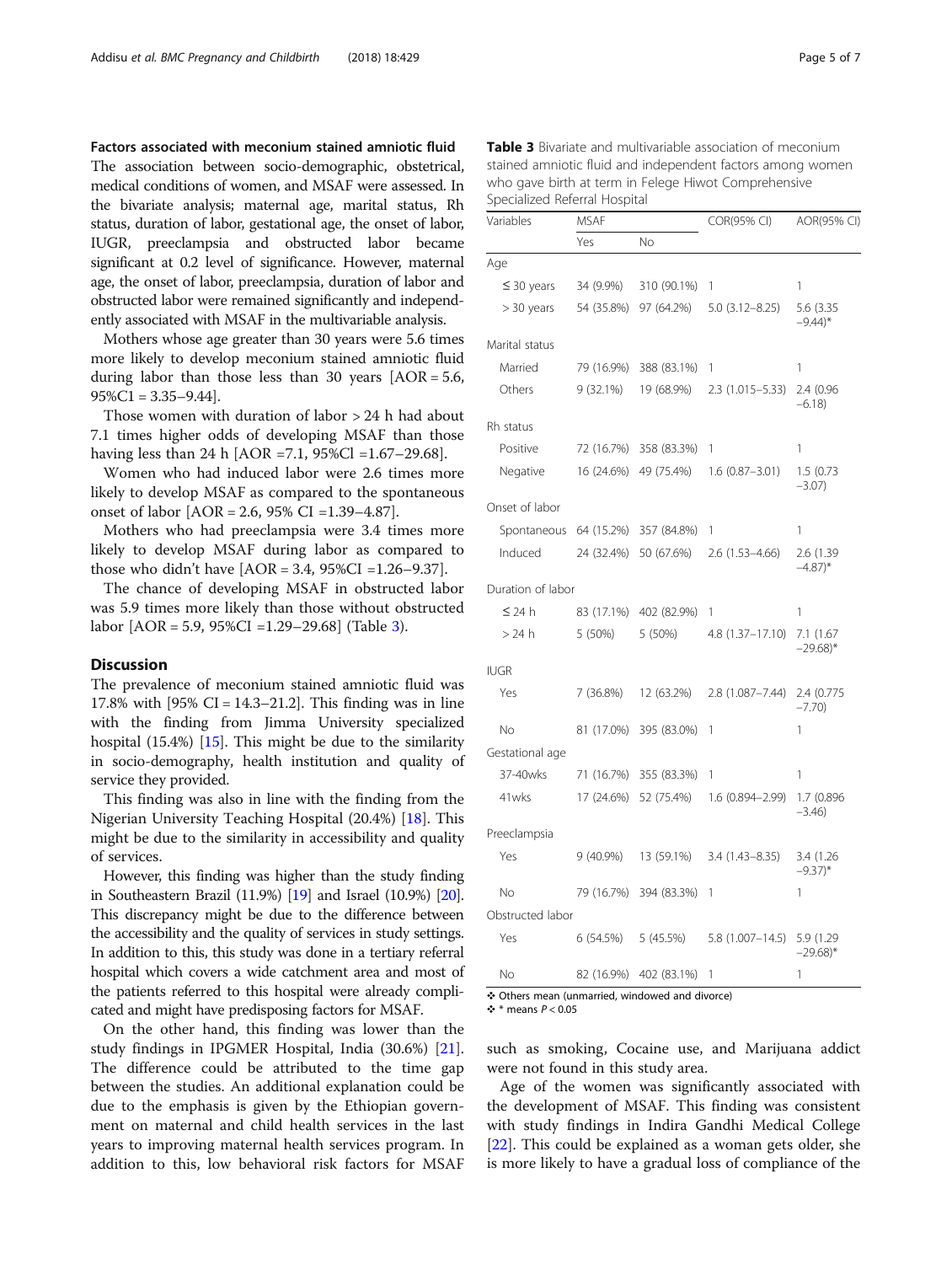cardiovascular vessels that is mainly associated with aging of uterine blood vessels and arterial stiffness which may result in insufficient placental perfusion and in utero fetal hypoxia. This finally leads to passage of meconium into the amniotic fluid.

This study also indicated that a significant association was noted between induced labor and MSAF. This finding was in agreement with study findings in São Paulo, Southeastern Brazil [\[19\]](#page-6-0). This might be related to tetanic uterine contraction (uterine tachysystole) following oxytocin administration, which may result in intrauterine fetal hypoxia secondary to inadequate placental perfusion. When the fetus suffers from hypoxia or asphyxia, increased parasympathetic stimulation by vagus leads to passage of meconium.

In this study, longer duration of labor showed a statistically significant association with meconium-stained amniotic fluid. This finding was consistent with the study findings at SRM Medical College [\[17](#page-6-0)]. This could be due to a prolonged stressful environment for the fetus, which may result in increased peristalsis of a fetal gastrointestinal tract and relaxation of anal sphincter then the passage of meconium.

Preeclampsia had a statistically significant association with the development of MSAF. This finding was consistent with study findings in Kasturba Hospital Delhi and Somaiya Medical College Mumbai [\[23,](#page-6-0) [24\]](#page-6-0). The reason might be explained by the possibility of placental insufficiency in preeclampsia that leads to intrauterine fetal hypoxia or intestinal ischemia. This intrauterine hypoxia finally weakens the action of rectal sphincters and leading to the passage of meconium.

In this study, obstructed labor had a statistically significant association with the development of meconiumstained amniotic fluid. The finding was in agreement with the study conducted in the Nigerian University Teaching Hospital [\[18\]](#page-6-0). The reason might be due to the possibility of maternal dehydration, maternal distress and shock, which may result in intrauterine fetal hypoxia secondary to insufficient placental perfusion then the passage of meconium into the amniotic fluid.

This study shares the limitations of cross-sectional studies and hence may not be possible to establish a temporal relationship between MSAF and explanatory variables. Besides, as the study was conducted in a single referral hospital, the results might not be representative of other institutions and the community. Another limitation is possible to recall bias while determining the gestational age.

#### Conclusions

The prevalence of meconium stained amniotic fluid was similar compared to the international standard. Multifaceted factors such as preeclampsia, maternal age greater than 30 years, obstructed labor, induced labor and longer duration of labor were independently associated with an

increased risk for meconium-stained amniotic fluid in term pregnancies. Hence, early detection by using a latent follow-up chart and partograph and timely intervention is recommended to decrease prolonged and obstructed labor. We also recommend using induction protocols strictly in a woman who is on induction to prevent uterine tachysystole.

#### Abbreviations

AOR: Adjusted Odd Ratio; APH: Ante Partum Hemorrhage; CI: Confidence Interval; COR: Crude Odd Ratio; IUGR: Intra-Uterine Growth Retardation; MAS: Meconium Aspiration Syndrome; MSAF: Meconium Stained Amniotic Fluid; MSL: Meconium Stained Liquor; PROM: Premature Rupture of Membrane; SD: Standard Deviation

#### Acknowledgments

The authors are indebted to the Bahir Dar University College of medicine and health science. Our gratitude also goes to the study participants and data collectors.

#### Funding

We are grateful to Bahir Dar University College of medicine and health science for their financial support. However, beyond finical support, the funders did not have any role in the design of the study and collection. analysis, and interpretation of data and in writing the manuscript.

## Availability of data and materials

The datasets used in this study are available from the corresponding author on reasonable request.

#### Authors' contributions

DA wrote the proposal, gives training on data collection, analyzed the data and drafted the paper. AA, SA, and GG approved the proposal with some revisions, participated in data analysis and manuscript writing. All authors read and approved the final manuscript.

#### Ethics approval and consent to participate

The data collection was carried out after getting approval for the project proposal from the ethical review board of Bahir Dar University College of medicine and health science. An official letter was obtained from the Amhara public health institute and permission from Felege Hiwot Referral Hospital director and respective department heads. Data were collected after informed verbal consent was obtained from study participants and after the women were stabilized. Confidentiality of the information was assured from all the data collectors and investigators sides. The questionnaire was administered anonymously, locked with keys (hard copy) and password protected (soft copy).

#### Consent for publication

Not applicable in this study.

#### Competing interests

The authors declare that they have no competing interests.

#### Publisher's Note

Springer Nature remains neutral with regard to jurisdictional claims in published maps and institutional affiliations.

#### Author details

<sup>1</sup>Department of midwifery, College of medicine and health science, Debre Tabor University, Debre Tabor, Ethiopia. <sup>2</sup>Department of midwifery, College of medicine and health science, Bahir Dar University, Bahir Dar, Ethiopia. <sup>3</sup>Department of midwifery, College of medicine and health science, Wolidia University, Wolidia, Ethiopia.